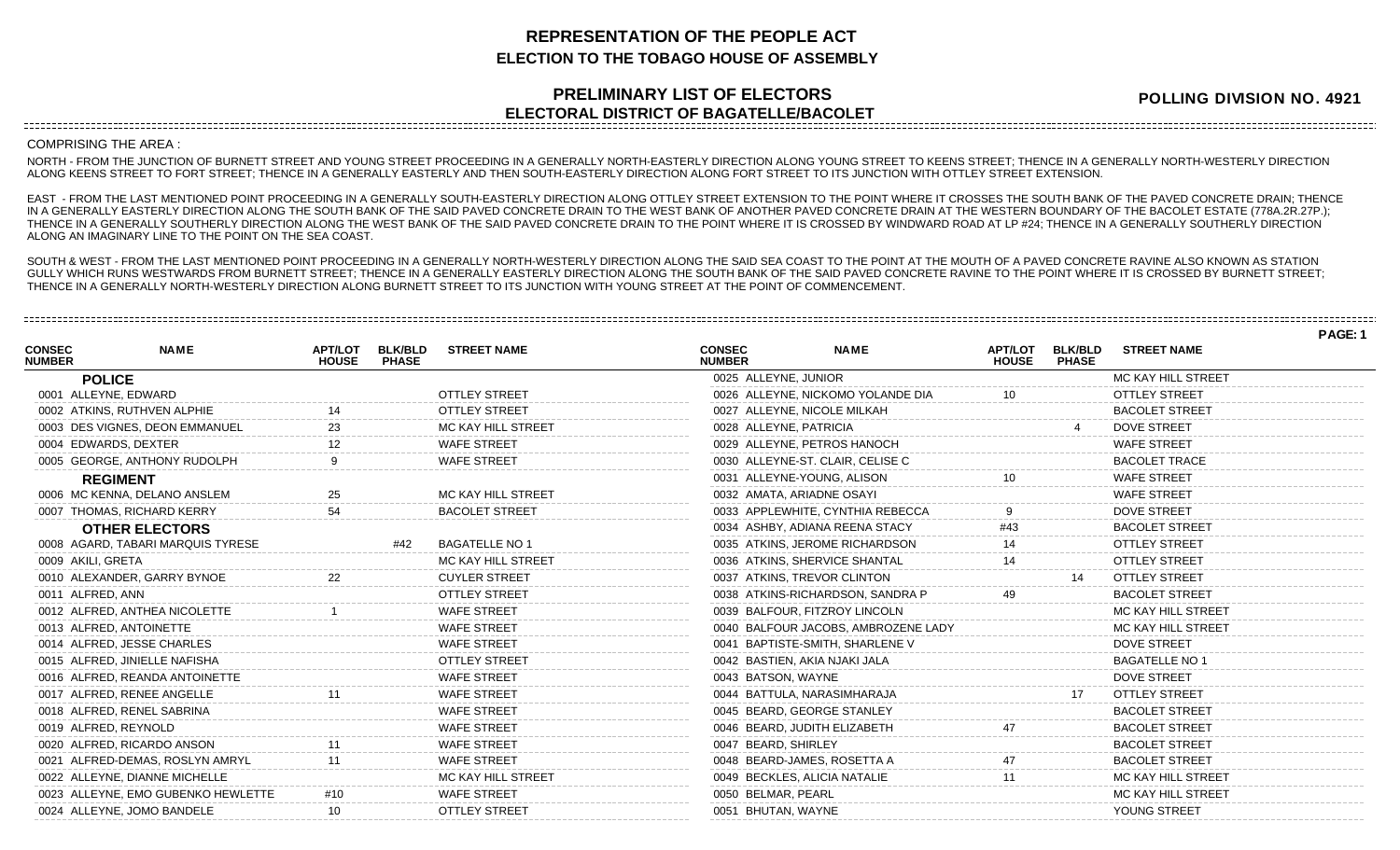| <b>CONSEC</b><br><b>NUMBER</b> | NAME                                                        | <b>APT/LOT</b><br><b>HOUSE</b> | <b>BLK/BLD</b><br><b>PHASE</b> | <b>STREET NAME</b>         | <b>CONSEC</b><br><b>NUMBER</b> | NAME                                | <b>APT/LOT</b><br><b>HOUSE</b> | <b>BLK/BLD</b><br><b>PHASE</b> | <b>STREET NAME</b>    | <b>PAGE: 2</b> |
|--------------------------------|-------------------------------------------------------------|--------------------------------|--------------------------------|----------------------------|--------------------------------|-------------------------------------|--------------------------------|--------------------------------|-----------------------|----------------|
|                                | 0052 BOBAN, RHONDA HILDA                                    |                                | #92                            | <b>BACOLET TRACE</b>       |                                | 0097 DOUGLAS, SONGUI AGATHA NATASHA | 30                             |                                | FORT STREET           |                |
|                                | 0053 BONAS, JASON KERRON JESSY                              |                                |                                | <b>BACOLET STREET</b>      |                                | 0098 DOUGLAS, WELTON HAMILTON       |                                |                                | YOUNG STREET          |                |
|                                | 0054 BONAS, KANDY-SUE JANIELLE C                            | 51                             |                                | <b>BACOLET STREET</b>      |                                | 0099 DOVE, CARLINGTON               |                                |                                | <b>OTTLEY STREET</b>  |                |
|                                | 0055 BRADSHAW, JOHANN                                       |                                |                                | <b>WAFE STREET</b>         |                                | 0100 DOVE, CLINTON LANCASTER        |                                |                                | DOVE STREET           |                |
|                                | 0056 BRAKUTT, MICHAEL KURT                                  |                                | #19                            | <b>WAFE STREET</b>         |                                | 0101 DOVE, CLYDE                    |                                |                                | DOVE STREET           |                |
| 0057 BRAKUTT, MINA             |                                                             |                                | 19                             | <b>WAFE STREET</b>         |                                | 0102 DOVE, DUANE CLAUDE             |                                |                                | <b>FORT STREET</b>    |                |
|                                | 0058 BRIGGS, KERON ANDRE                                    |                                |                                | <b>OTTLEY STREET</b>       |                                | 0103 DOVE, JOHN                     |                                |                                | DOVE STREET           |                |
|                                | 0059 BROWN, ROY ABBA                                        |                                |                                | <b>BACOLET TRACE</b>       |                                | 0104 DOVE, SHIRLEY ADINA            |                                |                                | <b>OTTLEY STREET</b>  |                |
|                                | 0060 BRUCE-PATTERSON, DEBORA S                              |                                |                                | <b>WAFE STREET</b>         |                                | 0105 DOVE-BARNES, MARINA            | 62                             |                                | <b>FORT STREET</b>    |                |
|                                | 0061 BUTCHER, RICHARD JOEL                                  |                                |                                | <b>BACOLET STREET</b>      |                                | 0106 DUNCAN, STEVE BENJAMIN         |                                |                                | <b>BACOLET STREET</b> |                |
|                                | 0062 CALLENDER, CASSIE ANN RACQUEL C                        |                                |                                | <b>DOVE STREET</b>         |                                | 0107 EDWARDS, DANIQUE DEBRA CYNTHIA | #12                            |                                | <b>WAFE STREET</b>    |                |
|                                | 0063 CALLENDER, CHARLENE CAMILLE                            |                                |                                | <b>KIRK STREET</b>         |                                | 0108 EDWARDS, DOMINIQUE DEXTER C    |                                |                                | <b>OTTLEY STREET</b>  |                |
|                                | 0064 CALLENDER, MARILYN                                     |                                |                                | <b>KIRK STREET</b>         |                                | 0109 ELDER, JOSEPHINE               |                                |                                | HOME FOR THE AGED     |                |
|                                | 0065 CAMPBELL, MERVIN ANTHONY                               |                                |                                | <b>BACOLET STREET</b>      |                                | 0110 ELIAS, ALLAN BRENT JOSEPH      |                                |                                | YOUNG STREET          |                |
|                                | 0066 CARRINGTON, DORVILLE ELLERY L                          | #6                             |                                | <b>BACOLET STREET</b>      |                                | 0111 ELIAS, ANTHONY RASHEED         |                                |                                | YOUNG STREET          |                |
|                                | 0067 CARRINGTON, HORACE HYACINTH T                          |                                |                                | <b>BACOLET TRACE</b>       |                                | 0112 ELIAS, BRANDON KADEEM          |                                |                                | YOUNG STREET          |                |
|                                | 0068 CARUTH, KERON KEVIN                                    |                                |                                | MC KAY HILL STREET         |                                | 0113 ELIAS, CHARLENE MELLISA J      |                                |                                | YOUNG STREET          |                |
|                                | 0069 CARUTH-ROBERTS, AKISHA KWESI                           | 15                             |                                | MC KAY HILL STREET         |                                | 0114 ELIAS, CHARLES KHALIEL         |                                |                                | YOUNG STREET          |                |
|                                | 0070 CARVALHO, ROSE MARY                                    |                                |                                | <b>CUYLER STREET</b>       |                                | 0115 ELIAS, DECCLAN HAZEEM          | #12                            |                                | YOUNG STREET          |                |
|                                | 0071 CELESTINE, RUFARO GERTRUDE                             |                                | -6                             | <b>BACOLET BRANCH NO 2</b> |                                | 0116 ELIAS, JOSEPH NAZIM            | #12                            |                                | YOUNG STREET          |                |
|                                | 0072 CHAPMAN-GEORGE, JOYLANCE JUMOKE                        |                                |                                | <b>DOVE STREET</b>         |                                | 0117 ELIAS, MARISSA GAIL            |                                |                                | YOUNG STREET          |                |
|                                | 0073 CHARLES, JUNE KAREN                                    | LOT #29                        |                                | BACOLET BRANCH NO 1        |                                | 0118 ELIAS, MEGGAN TENNILLE         |                                |                                | YOUNG STREET          |                |
|                                | 0074 CHARLES, LYNETTE                                       |                                |                                | MC KAY HILL STREET         |                                | 0119 FORRESTER, EILEEN ESTHER       |                                |                                | <b>BACOLET STREET</b> |                |
|                                |                                                             |                                | 11                             | <b>DOVE STREET</b>         |                                | 0120 FORRESTER, KENNETH MERVILLE    |                                |                                | <b>BACOLET STREET</b> |                |
|                                | 0075 CHARLES-SANDY, ELIZABETH<br>0076 CLARKE, KEISHA CAMEAL |                                |                                | MC KAY HILL STREET         |                                |                                     |                                |                                | <b>FORT STREET</b>    |                |
|                                |                                                             |                                |                                |                            |                                | 0121 FRANCIS, MARIA MARY            | 36                             |                                |                       |                |
|                                | 0077 CLARKE, KEON DALE                                      |                                |                                | MC KAY HILL STREET         |                                | 0122 GEORGE, ALLISON                | 12                             |                                | MC KAY HILL STREET    |                |
|                                | 0078 CLARKE, KERON DANE                                     |                                |                                | MC KAY HILL STREET         |                                | 0123 GEORGE, ALLISON CYNTHIA        |                                |                                | <b>WAFE STREET</b>    |                |
|                                | 0079 CONSTANTINE, DAMIAN BECKY DWAYNE                       |                                | 50                             | <b>BACOLET STREET</b>      |                                | 0124 GEORGE, ANNIS TRYFEEN          | LOT5                           |                                | <b>BACOLET TRACE</b>  |                |
|                                | 0080 CROSS, ERIS EULALIE                                    | 13                             |                                | <b>ROBINSON STREET</b>     |                                | 0125 GEORGE, HOLLIS HORACE EUSTACE  |                                |                                | <b>OTTLEY STREET</b>  |                |
|                                | 0081 CUDJOE, KEION SHELTON                                  |                                |                                | <b>DOVE STREET</b>         |                                | 0126 GEORGE, LOLA ELDICA            | 12                             |                                | MC KAY HILL STREET    |                |
|                                | 0082 CUNNINGHAM, MARCIA ESTHER                              | 15                             |                                | <b>BAGATELLE NO 1</b>      |                                | 0127 GEORGE, MARC SHEROL            |                                |                                | <b>OTTLEY STREET</b>  |                |
|                                | 0083 CUNNINGHAM, SHERLENE ANNA                              | 15                             |                                | <b>BAGATELLE NO 1</b>      |                                | 0128 GEORGE, MICHAEL BRIAN          | #9                             |                                | <b>WAFE STREET</b>    |                |
|                                | 0084 DANIEL, ANDREW MERVYN                                  |                                |                                | <b>DOVE STREET</b>         |                                | 0129 GEORGE, STEPHEN LENNARD        | 12                             |                                | MC KAY HILL STREET    |                |
| 0085 DANN, RAWLE               |                                                             | 13                             |                                | MC KAY HILL STREET         |                                | 0130 GEORGE EDWARDS, SHANICE RENEE  |                                | 11B                            | MC KAY HILL STREET    |                |
|                                | 0086 DE FREITAS, MICHELLE SHIVANA                           | #11                            |                                | <b>DOVE STREET</b>         |                                | 0131 GILES, BRENT                   |                                |                                | YOUNG STREET          |                |
|                                | 0087 DE GAETANO, FRANCESCA ANNA                             |                                |                                | <b>BACOLET STREET</b>      |                                | 0132 GRANT, HILTON WESLEY           |                                |                                | <b>KIRK STREET</b>    |                |
|                                | 0088 DE GAETANO, GABRIELE                                   |                                |                                | <b>BACOLET STREET</b>      |                                | 0133 GRANT-EDWARDS, DEBRA           |                                |                                | <b>WAFE STREET</b>    |                |
|                                | 0089 DE SILVA, CAROL ANNE                                   |                                |                                | MC KAY HILL STREET         |                                | 0134 GRANT-HEADY, ENID ADINA        |                                |                                | <b>KIRK STREET</b>    |                |
|                                | 0090 DEMPSTER-ROGERS, CHERRY-ANN P                          |                                |                                | <b>BACOLET TRACE</b>       |                                | 0135 GRUNY, SAMANTHA-JANE ANASTASIA |                                | #9                             | MC KAY HILL STREET    |                |
| 0091 DENNIS, INGRID            |                                                             |                                |                                | <b>BAGATELLE NO 1</b>      |                                | 0136 GUMBS, KENRONISHE              |                                |                                | DOVE STREET           |                |
|                                | 0092 DES VIGNES, MICHAEL                                    |                                | 23                             | MC KAY HILL STREET         |                                | 0137 GUY, CHARLES DONALD            |                                | 62                             | <b>FORT STREET</b>    |                |
|                                | 0093 DOUGLAS, APRIL ADEOLA LISA                             |                                | 30                             | <b>FORT STREET</b>         |                                | 0138 HARRAGIN, RICHIE ISAIAH        |                                |                                | <b>OTTLEY STREET</b>  |                |
|                                | 0094 DOUGLAS, ARNIM LESTER                                  |                                |                                | <b>FORT STREET</b>         |                                | 0139 HARRAGIN, SONYA KEISHA         |                                |                                | <b>OTTLEY STREET</b>  |                |
|                                | 0095 DOUGLAS, CONSTANCE                                     |                                |                                | <b>FORT STREET</b>         |                                | 0140 HART, BRUCE WAYNE DENNIS       |                                |                                | <b>BACOLET TRACE</b>  |                |
|                                | 0096 DOUGLAS, KERRYANN PATRICIA                             |                                |                                | FORT STREET                |                                | 0141 HECTOR-BERKELEY, ETHEL         | 66                             |                                | <b>OTTLEY STREET</b>  |                |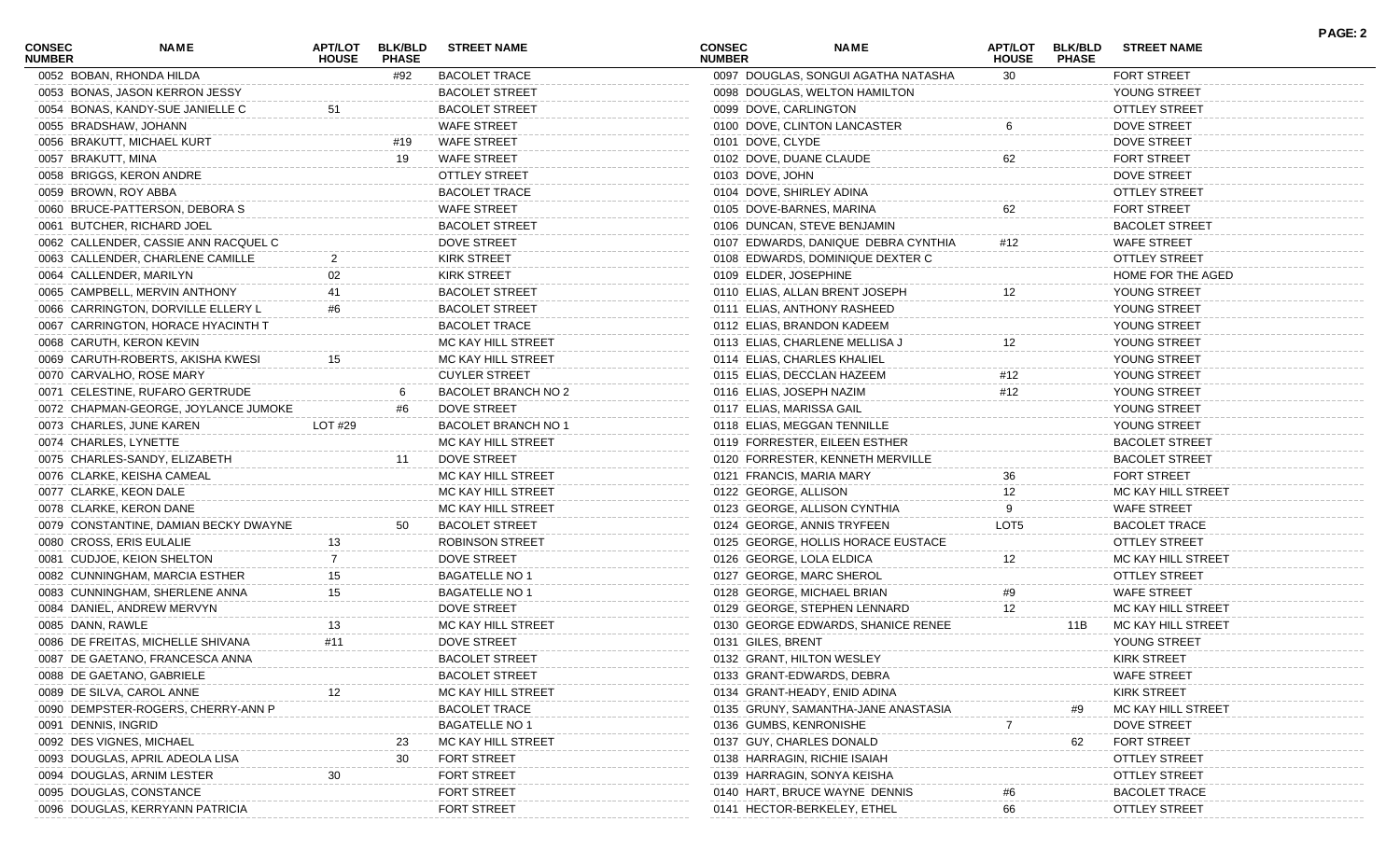| <b>CONSEC</b><br><b>NUMBER</b> | NAME                                | <b>APT/LOT</b><br><b>HOUSE</b> | <b>BLK/BLD</b><br><b>PHASE</b> | <b>STREET NAME</b>    | <b>CONSEC</b><br><b>NUMBER</b> |                              | <b>NAME</b>                           | <b>APT/LOT</b><br><b>HOUSE</b> | <b>BLK/BLD</b><br><b>PHASE</b> | <b>STREET NAME</b>    | PAGE: 3 |
|--------------------------------|-------------------------------------|--------------------------------|--------------------------------|-----------------------|--------------------------------|------------------------------|---------------------------------------|--------------------------------|--------------------------------|-----------------------|---------|
|                                | 0142 HENDERSON, SYDNEY JOSEPH       |                                |                                | OTTLEY STREET         |                                |                              | 0187 MC PHERSON, HAYDEE ROMOLA        |                                |                                | <b>CUYLER STREET</b>  |         |
|                                | 0143 HENRY, MITCHELL CHRISTOPHER S  |                                |                                | <b>OTTLEY STREET</b>  |                                | 0188 MELVILLE, JULIE KETURA  |                                       |                                |                                | MC KAY HILL STREET    |         |
|                                | 0144 HERNANDEZ, TERRY GARFIELD      |                                |                                | MC KAY HILL STREET    |                                |                              | 0189 MELVILLE-BECKLES, SHARON         |                                |                                | <b>KIRK STREET</b>    |         |
| 0145 HILLS, EULALIE            |                                     |                                |                                | <b>DOVE STREET</b>    |                                |                              | 0190 MILLS, ACUARO YEMOJA AWO-OYA     |                                |                                | DOVE STREET           |         |
|                                | 0146 HOLDER, JOEL ROLAND            |                                |                                | <b>OTTLEY STREET</b>  |                                |                              | 0191 MILLS, ESTHER RACHEL LOUISE      |                                |                                | YOUNG STREET          |         |
|                                | 0147 HOLMES, GLENDORA VIOLET        |                                |                                | <b>FORT STREET</b>    |                                |                              | 0192 MILLS, OSHUN AYAMA YEMOGA        | #14                            |                                | DOVE STREET           |         |
|                                | 0148 HURDLE, INEZ JOCINTHA          |                                |                                | MC KAY HILL STREET    |                                |                              | 0193 MILLS-JOHNSON, GRACELYN VERONICA |                                |                                | YOUNG STREET          |         |
| 0149 HURDLE, JESSE             |                                     |                                |                                | MC KAY HILL STREET    |                                |                              | 0194 MITCHELL, HAYDEN HARRISON        |                                |                                | MC KAY HILL STREET    |         |
|                                | 0150 HURDLE, MIKHAIL ALEXANDER Y    |                                |                                | MC KAY HILL STREET    |                                |                              | 0195 MURAD-SAMPSON, MERLE GEMELETTE   | 3В                             |                                | DOVE STREET           |         |
|                                | 0151 HUSSAINI, SYED TAJUDDIN        |                                |                                | DOVE STREET           |                                | 0196 MURRAY, DIANNE          |                                       |                                |                                | <b>WAFE STREET</b>    |         |
|                                | 0152 HUTCHINSON, SHELDON LEEDONVA   |                                |                                | <b>BAGATELLE NO 1</b> |                                | 0197 MURRAY, KYLE GARETH     |                                       |                                |                                | <b>OTTLEY STREET</b>  |         |
|                                | 0153 JACK, TAMMY NICOLA             |                                |                                | YOUNG STREET          |                                | 0198 MURRAY, NELVA           |                                       |                                | 2                              | DOVE STREET           |         |
|                                | 0154 JACK-ALFRED, DENISHA SIAN      |                                |                                | <b>WAFE STREET</b>    |                                | 0199 MURRAY, ROLAND RENISON  |                                       |                                |                                | MC KAY HILL STREET    |         |
|                                | 0155 JACOB, NIGEL KENNETH           |                                |                                | <b>BACOLET STREET</b> |                                | 0200 MURRAY, SWAYNE KHASNI   |                                       | 18                             |                                | <b>CUYLER STREET</b>  |         |
|                                | 0156 JAMES, MACHAEL MORREL          |                                |                                | MC KAY HILL STREET    |                                |                              | 0201 MUSGRAVE, ANGELO JOSHUA A        |                                |                                | <b>BAGATELLE NO 1</b> |         |
|                                | 0157 JAMES, MIGUEL KEVIN            |                                | 14                             | MC KAY HILL STREET    |                                |                              | 0202 NAKHID-SYLVESTER, RONIQUE V C    |                                |                                | <b>WAFE STREET</b>    |         |
|                                | 0158 JAMES, NICKESHA MERSHA C       |                                | 14                             | MC KAY HILL STREET    |                                | 0203 NANCIS, DEVERNE WILTON  |                                       |                                | 13A                            | <b>WAFE STREET</b>    |         |
|                                | 0159 JOB, BERESFORD                 |                                |                                | HOME FOR THE AGED     |                                | 0204 NANCIS, MARVA           |                                       |                                |                                | <b>OTTLEY STREET</b>  |         |
|                                | 0160 JOB, JAVON ADLAI GABRIEL       |                                | 36                             | <b>BACOLET TRACE</b>  |                                | 0205 NANCIS, ROSELYN         |                                       |                                |                                | OTTLEY STREET         |         |
| 0161 JOB, ROY FINBAR           |                                     | 36                             |                                | <b>BACOLET STREET</b> |                                | 0206 NANCIS, VIRLIN HYACINTH |                                       |                                | 13A                            | WAFE STREET           |         |
|                                | 0162 JOHNSON-DOVE, BERDENE JESSEL   |                                |                                | <b>OTTLEY STREET</b>  |                                | 0207 NANCIS, WILTON EBENEZER |                                       |                                |                                | <b>OTTLEY STREET</b>  |         |
|                                | 0163 JONES, CRISTAL FERN ELIZABETH  |                                |                                | YOUNG STREET          |                                |                              | 0208 NANCIS-WILLIAMS, LINDA ELIZABETH |                                |                                | <b>OTTLEY STREET</b>  |         |
|                                | 0164 JORDAN, RICADO REUBEN IKENNA   |                                |                                | YOUNG STREET          |                                | 0209 NEILS, MAKIN PATRICK    |                                       |                                |                                | <b>BAGATELLE NO 1</b> |         |
|                                | 0165 KERR-NOEL, MARIE LOUISE        |                                |                                | <b>DOVE STREET</b>    |                                |                              | 0210 NG SAYE-CONSTANTINE, TAMIKA K    |                                |                                |                       |         |
|                                |                                     | 16                             |                                |                       |                                |                              |                                       |                                | 50                             | <b>BACOLET STREET</b> |         |
|                                | 0166 KNIGHTS, CAMILLA SARAH RUTH    |                                | #7                             | <b>BAGATELLE NO 1</b> |                                | 0211 NOEL, KENRICK JASON     |                                       |                                | 16                             | DOVE STREET           |         |
|                                | 0167 KOROMA, JOSEPH GERSHOM         |                                |                                | <b>BAGATELLE NO 1</b> |                                | 0212 NURSE, WAYNE            |                                       |                                |                                | MC KAY HILL STREET    |         |
|                                | 0168 KOROMA, TAPHENES MARY          |                                |                                | <b>BAGATELLE NO 1</b> |                                | 0213 O'CONNOR, CYRUS         |                                       |                                |                                | <b>WAFE STREET</b>    |         |
|                                | 0169 LEGALL, KERISA SHENICE         | #13                            |                                | <b>WAFE STREET</b>    |                                | 0214 O'CONNOR, DEAN LENNOX   |                                       |                                | 16C                            | MC KAY HILL STREET    |         |
|                                | 0170 LEGALL, QUINTON SELDON         |                                |                                | <b>OTTLEY STREET</b>  |                                | 0215 O'CONNOR, GRETA MELVINA |                                       |                                |                                | <b>WAFE STREET</b>    |         |
| 0171 LEWIS, CECIL              |                                     |                                | $\overline{2}$                 | <b>KIRK STREET</b>    |                                | 0216 O'CONNOR, KESTER KEVIN  |                                       |                                |                                | <b>OTTLEY STREET</b>  |         |
|                                | 0172 LEWIS WALDRON, TONI HELENA J   |                                |                                | <b>KIRK STREET</b>    |                                |                              | 0217 O'CONNOR, MATTHEW CHRISTOPHER    |                                |                                | <b>OTTLEY STREET</b>  |         |
|                                | 0173 LEWIS-PETERKIN, PETRA MARILYN  |                                |                                | DOVE STREET           |                                | 0218 O'CONNOR, STACEY NADINE |                                       | 18                             |                                | <b>OTTLEY STREET</b>  |         |
|                                | 0174 LEZAMA, ANTHONY                |                                |                                | <b>OTTLEY STREET</b>  |                                | 0219 OFFOR, FAVOUR RENEE     |                                       |                                | $\overline{7}$                 | DOVE STREET           |         |
|                                | 0175 MAHARAJ, KEVIN RAJIV           |                                |                                | FORT STREET           |                                | 0220 OTTLEY, DOMINIC         |                                       |                                |                                | <b>OTTLEY STREET</b>  |         |
|                                | 0176 MANSWELL, JEROMIE BRANDON      |                                |                                | OTTLEY STREET         |                                | 0221 OTTLEY, JASON CARLTON   |                                       |                                |                                | ALEXANDER AVENUE      |         |
|                                | 0177 MARK-PHILLIPS, CATHERINE       |                                |                                | <b>OTTLEY STREET</b>  |                                | 0222 OTTLEY, LUCILLE         |                                       |                                |                                | <b>OTTLEY STREET</b>  |         |
|                                | 0178 MC DOUGALL, JOSEPH AUGUSTUS    |                                | #11B                           | MC KAY HILL STREET    |                                | 0223 OTTLEY, ROBERT JASON    |                                       |                                |                                | ALEXANDER AVENUE      |         |
|                                | 0179 MC DOUGALL, JUDITH PHEDORA     | 11B                            |                                | MC KAY HILL STREET    |                                | 0224 PARKS, ANDRESE NARJARE  |                                       |                                |                                | <b>BAGATELLE NO 1</b> |         |
|                                | 0180 MC EACHRANE, EILEEN VERONICA   |                                |                                | <b>OTTLEY STREET</b>  |                                | 0225 PARKS, DONALD           |                                       |                                |                                | <b>FORT STREET</b>    |         |
|                                | 0181 MC EACHRANE, FREDERICK E       |                                |                                | <b>OTTLEY STREET</b>  |                                | 0226 PARKS, JENNIFER         |                                       |                                |                                | <b>FORT STREET</b>    |         |
|                                | 0182 MC KENNA, DAAVON ANTON         | 25                             |                                | MC KAY HILL STREET    |                                |                              | 0227 PATTERSON, STERLETTE ASTRA       |                                |                                | <b>OTTLEY STREET</b>  |         |
|                                | 0183 MC KENNA, DOMINIC ADRIAN       | 25                             |                                | MC KAY HILL STREET    |                                |                              | 0228 PATTERSON, STERLON ASTON         |                                |                                | <b>WAFE STREET</b>    |         |
|                                | 0184 MC KENZIE, DIXIANNE SUSAN      |                                |                                | DOVE STREET           |                                |                              | 0229 PATTERSON, STERNEL DEBRASTON     |                                |                                | OTTLEY STREET         |         |
|                                | 0185 MC KNIGHT, KAMANI ABEAIL WENDY |                                |                                | <b>BAGATELLE NO 1</b> |                                | 0230 PELTIER, CHANTEL FIALMA |                                       |                                |                                | <b>WAFE STREET</b>    |         |
|                                | 0186 MC MILLAN, KERI JODY CHELSEA   |                                |                                | DOVE STREET           |                                |                              | 0231 PERSAD-DOUGLAS, MIA MOWTRIA L    | #30                            |                                | <b>FORT STREET</b>    |         |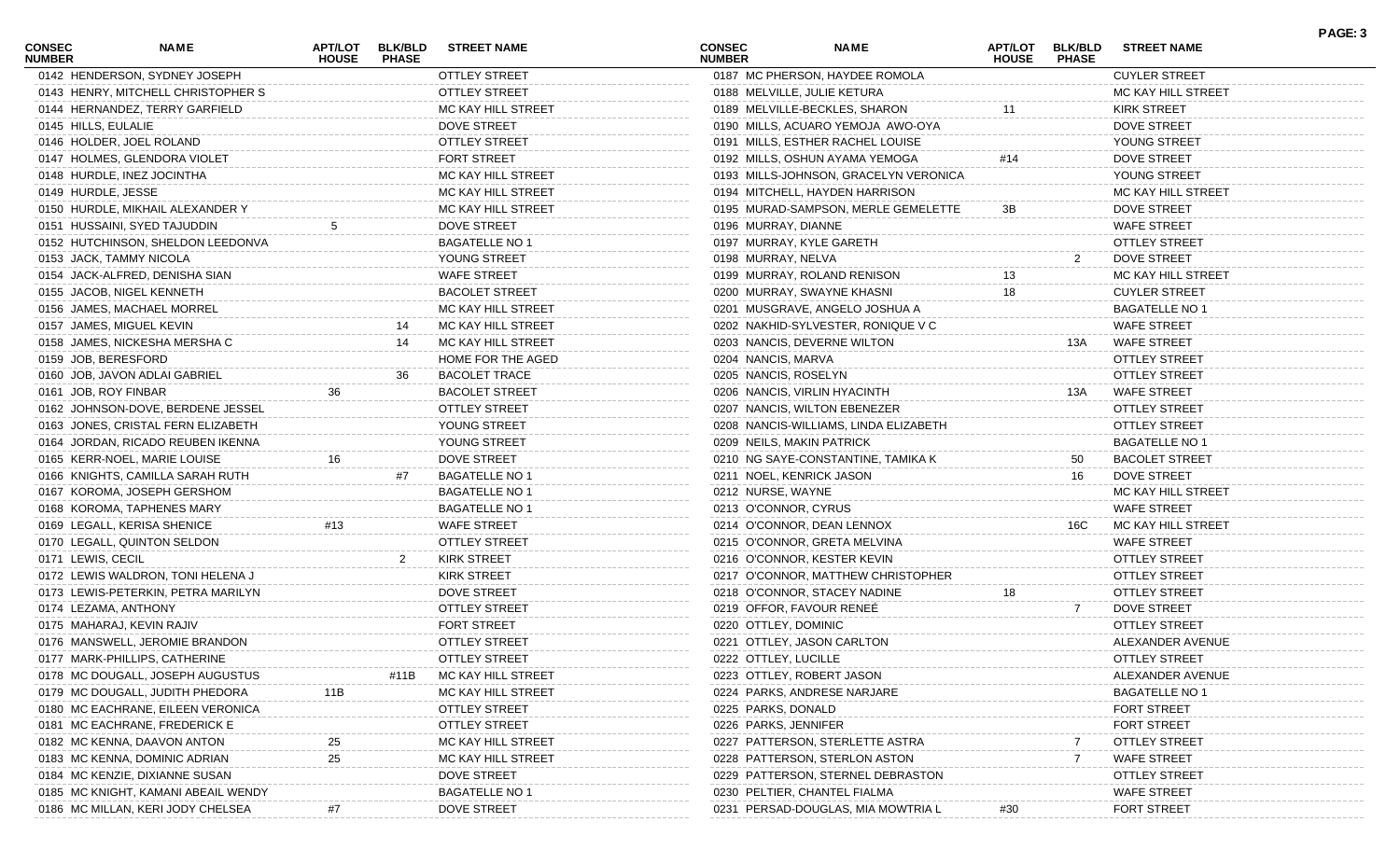| CONSEC<br><b>NUMBER</b> | NAME                                 | <b>HOUSE</b> | APT/LOT BLK/BLD<br><b>PHASE</b> | <b>STREET NAME</b>    | <b>CONSEC</b><br><b>NUMBER</b> |                       | NAME                                  | APT/LOT BLK/BLD<br><b>HOUSE</b> | <b>PHASE</b> | <b>STREET NAME</b>    |  |
|-------------------------|--------------------------------------|--------------|---------------------------------|-----------------------|--------------------------------|-----------------------|---------------------------------------|---------------------------------|--------------|-----------------------|--|
|                         | 0232 PETERSON, AGATHA                | 14           |                                 | MC KAY HILL STREET    |                                |                       | 0277 SOBERS, OMARI MOSES SADEKE       |                                 |              | MC KAY HILL STREET    |  |
|                         | 0233 PHILLIP, MARTIN ABRAHAM         | #330         |                                 | FORT STREET           |                                | 0278 SOOKWAH, SABITA  |                                       |                                 |              | <b>BACOLET STREET</b> |  |
|                         | 0234 PHILLIPS, ANDRE DOMINIQUE       |              |                                 | DOVE STREET           |                                |                       | 0279 SORIAS, KADEISHA SAMANTHA        |                                 |              | <b>BAGATELLE NO 1</b> |  |
|                         | 0235 PHILLIPS, FITZHERBERT THOMAS JR |              |                                 | YOUNG STREET          |                                | 0280 SPICER, ANCIL    |                                       |                                 |              | <b>DOVE STREET</b>    |  |
|                         | 0236 PHILLIPS, IYANA MARYLIN D       |              |                                 | YOUNG STREET          |                                |                       | 0281 ST CLAIR, CHRISTOPHER            |                                 |              | <b>BACOLET STREET</b> |  |
|                         | 0237 PHILLIPS, LINDA                 | 16           |                                 | YOUNG STREET          |                                |                       | 0282 ST CLAIR, SHADENE SARAH PATRICIA |                                 | #11          | DOVE STREET           |  |
|                         | 0238 PHILLIPS, LYNDON LOUIS          | 16           |                                 | YOUNG STREET          |                                |                       | 0283 ST LAURENT, ANN ARLENE           |                                 |              | <b>BACOLET STREET</b> |  |
|                         | 0239 PHILLIPS, NATASHIA NICHOLE      |              |                                 | MC KAY HILL STREET    |                                |                       | 0284 ST LAURENT, KAREN ANNETTE C      |                                 | 51           | <b>BACOLET STREET</b> |  |
|                         | 0240 PHILLIPS, URSULA ROSLYN         |              |                                 | MC KAY HILL STREET    |                                |                       | 0285 STEWART, ANN-MARIE               |                                 |              | <b>BACOLET STREET</b> |  |
|                         | 0241 PHILLIPS, WAYNE GODFREY         | #7           |                                 | DOVE STREET           |                                | 0286 STEWART, GARTH   |                                       |                                 |              | <b>KIRK STREET</b>    |  |
|                         | 0242 PROCTOR, JUDD STEPHAN           |              |                                 | MC KAY HILL STREET    |                                |                       | 0287 STEWART, MICHAEL ANTHONY         |                                 |              | <b>BACOLET STREET</b> |  |
|                         | 0243 PUNJABI, RICARDO RAMOUTAR       |              |                                 | <b>BACOLET STREET</b> |                                |                       | 0288 STEWART, WALTER HENRY            |                                 |              | <b>BACOLET STREET</b> |  |
|                         | 0244 PYLE, EDMUND                    |              |                                 | MC KAY HILL STREET    |                                |                       | 0289 TAYLOR, KIMBERLY JENNALYN        |                                 |              | MC KAY HILL STREET    |  |
|                         | 0245 QUASHIE, JOEL RICHARD JNR       | #30          |                                 | <b>BACOLET TRACE</b>  |                                |                       | 0290 TAYLOR, MARVIN ARNOLD            |                                 |              | MC KAY HILL STREET    |  |
|                         | 0246 RAMEY, KERN LANCE JOSIMAR       | #42          |                                 | <b>BAGATELLE NO 1</b> |                                |                       | 0291 TELEMAQUE, ANGELO JACELON J      | 50                              |              | <b>BACOLET STREET</b> |  |
|                         | 0247 RAMROOP, ELSIE                  |              |                                 | <b>BACOLET STREET</b> |                                |                       | 0292 TELEMAQUE, DESMOND               | #50                             |              | <b>BACOLET STREET</b> |  |
|                         | 0248 RICHARD, JANYNE RAHEL           | 129          |                                 | <b>OTTLEY STREET</b>  |                                |                       | 0293 TELEMAQUE, EMIL GERARD           |                                 |              | <b>BACOLET STREET</b> |  |
|                         | 0249 RICHARDS, ABENA TESSANA         | 128          |                                 | <b>OTTLEY STREET</b>  |                                |                       | 0294 THOMAS, GLENDA ROSE              | 14                              |              | <b>FORT STREET</b>    |  |
|                         | 0250 RICHARDS, ALLAN CHRISTOPHER     | 128          |                                 | <b>OTTLEY STREET</b>  |                                |                       | 0295 TOBIAS, SHERIDON AKIL            |                                 |              | <b>OTTLEY STREET</b>  |  |
|                         | 0251 RICHARDS, ANGELA                | 128          |                                 | <b>OTTLEY STREET</b>  |                                | 0296 TOBIAS, SHERIFF  |                                       |                                 |              | MC KAY HILL STREET    |  |
|                         | 0252 RICHARDS, ASHA KANIKA           | 128          |                                 | OTTLEY STREET         |                                |                       | 0297 TOLARAM-ELIAS, SANDRA KUMARI M   |                                 |              | YOUNG STREET          |  |
|                         | 0253 RICHARDS, CHÉ ISHMAEL KYLE      |              |                                 | <b>WAFE STREET</b>    |                                |                       | 0298 VEGIER, ABIGAIL ATHALIA          |                                 |              | <b>OTTLEY STREET</b>  |  |
|                         | 0254 RICHARDSON, ELIZABETH ELLEN     | 18           |                                 | DOVE STREET           |                                |                       | 0299 VEGIER, CAROLYN ANNE             |                                 |              | <b>WAFE STREET</b>    |  |
|                         | 0255 RICHARDSON, GODWYN WILLIAM      |              |                                 | <b>BACOLET STREET</b> |                                | 0300 VEGIER, CLIVE    |                                       |                                 |              | <b>OTTLEY STREET</b>  |  |
|                         | 0256 RICHARDSON, KENNETH COURTENAY   |              | 49                              | <b>BACOLET STREET</b> |                                |                       | 0301 VEGIER, DIANE ANNETTE            |                                 |              | <b>OTTLEY STREET</b>  |  |
|                         | 0257 RICHARDSON, REYNOLD MARK        |              |                                 | DOVE STREET           |                                |                       | 0302 VEGIER, JOEANNE LENORE           |                                 |              | <b>OTTLEY STREET</b>  |  |
|                         | 0258 ROBERTS, DONALD                 | 14           |                                 | MC KAY HILL STREET    |                                |                       | 0303 VEGIER, JOSHUA JEHIEL            |                                 | 4A           | OTTLEY STREET         |  |
|                         | 0259 ROBERTS, JAMES                  | 14           |                                 | MC KAY HILL STREET    |                                |                       | 0304 VEGIER, LUTHER CURTIS            |                                 |              | OTTLEY STREET         |  |
|                         | 0260 ROBERTS, KEILON YOSEPH          |              |                                 | MC KAY HILL STREET    |                                | 0305 VEGIER, MICHAEL  |                                       |                                 |              | <b>OTTLEY STREET</b>  |  |
|                         | 0261 RODNEY-CARUTH, SHARON           | 15           |                                 | MC KAY HILL STREET    |                                | 0306 VEGIER, RUDOLPH  |                                       |                                 |              | <b>WAFE STREET</b>    |  |
|                         | 0262 ROGERS, WADE KEVIN              |              |                                 | <b>BACOLET TRACE</b>  |                                | 0307 WAFE, JOAN       |                                       |                                 |              | MC KAY HILL STREET    |  |
|                         | 0263 SAMUEL, ATIBA OKERA OYOLEKE C   |              |                                 | <b>WAFE STREET</b>    |                                |                       | 0308 WAFE, JUNIOR DE SILVER           |                                 |              | MC KAY HILL STREET    |  |
|                         | 0264 SAMUEL, JOYCE ELIZABETH         | #9           |                                 | DOVE STREET           |                                |                       | 0309 WALCOTT, KRYSTAL PATRICE         |                                 | 9            | OTTLEY STREET         |  |
|                         | 0265 SAMUEL, NICKEISHA NATTY         |              |                                 | <b>WAFE STREET</b>    |                                | 0310 WHEELER, GILLIAN |                                       |                                 |              | <b>WAFE STREET</b>    |  |
|                         | 0266 SANDY-MORA, KEARLENE WENDEINA   | 11           |                                 | <b>DOVE STREET</b>    |                                |                       | 0311 WHEELER, KADAR ALEAH             |                                 |              | <b>WAFE STREET</b>    |  |
|                         | 0267 SEBRO, LYSTRA ANGELA            | #14          |                                 | FORT STREET           |                                | 0312 WILLIAMS, BRIAN  |                                       | #111                            |              | <b>OTTLEY STREET</b>  |  |
|                         | 0268 SEERAM-SINGH, SUMANT            |              |                                 | <b>BAGATELLE NO 1</b> |                                |                       | 0313 WILLIAMS, MARGARET               | 18                              |              | <b>CUYLER STREET</b>  |  |
|                         | 0269 SHANNON, RONALD WINSTON         |              |                                 | OTTLEY STREET         |                                |                       | 0314 WILLIAMS, OLIVE BEATRICE         |                                 |              | <b>OTTLEY STREET</b>  |  |
|                         | 0270 SIMMONS, AVERIL NATASHA         | LP 53        |                                 | <b>BACOLET STREET</b> |                                |                       | 0315 WILSON, GARTH RUTHVEN            |                                 |              | OTTLEY STREET         |  |
|                         | 0271 SIMON, JAMARLI KENDELL          |              |                                 | <b>BAGATELLE NO 1</b> |                                |                       | 0316 WINCHESTER-MASSIAH, ZELDA M      |                                 |              | <b>FORT STREET</b>    |  |
|                         | 0272 SMALL, SHERVEN ANN-MARIE        |              |                                 | FORT STREET           |                                |                       |                                       |                                 |              |                       |  |
|                         | 0273 SMART, ANDERSON FERDINAND N     |              |                                 | <b>OTTLEY STREET</b>  |                                |                       |                                       |                                 |              |                       |  |
|                         | 0274 SMITH, NATALIE PEGGY-SUE        |              |                                 | DOVE STREET           |                                |                       |                                       |                                 |              |                       |  |
|                         | 0275 SMITH, SHARON ANGELA            |              |                                 | MC KAY HILL STREET    |                                |                       |                                       |                                 |              |                       |  |
|                         | 0276 SOBERS, ASHRON JEROME           |              |                                 | MC KAY HILL STREET    |                                |                       |                                       |                                 |              |                       |  |

**PAGE: 4**